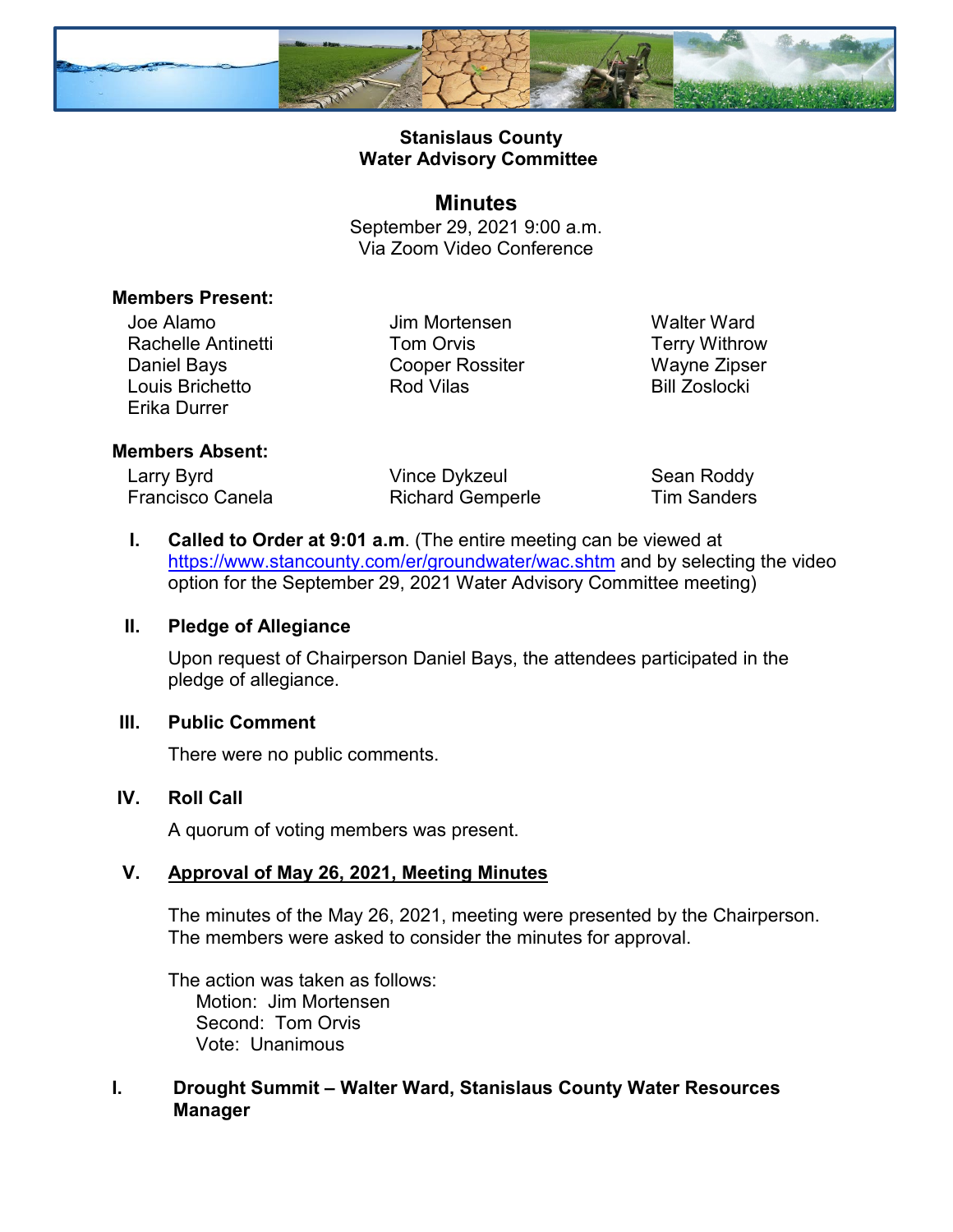Walt Ward shared inforation with the group pertaining to where additional information and resources can be found pertaining to the ongoing drought conditions and problems being experienced with private supply domestic water supply wells. More information can be found on the County's website at the following address:

<https://www.stancounty.com/er/groundwater/pdf/wac/drought-information.pdf>

### **VI. Water Well Construction Permitting and CEQA – Thomas Boze, Stanislaus County Counsel**

Tom Boze, Stanislaus County Counsel, explained the judgment pertaining to the California State Supreme Court ruling in the matter pertaining to Stanislaus County vs. POWER. The judgment finds that Stanislaus County's historic practice of treating all water well construction permits as "ministerial" is unlawful and that all well construction permit applications should be treated as discretionary acts that trigger review under the California Environmental Quality Act (CEQA). Specifically, matters pertaining to Part II, Section 8, Parts A, B and C of Bulletin 74, California Well Construction Standards, need to be addressed. The County's Department of Environmental Resources is currently developing a process for dealing with the existing permit backlog and will be evaluating various alternatives for how to deal with this issue going forward, including using a programmatic environmental impact report approach to group applications together that share common resource concerns. In addition, the water well construction permit application form will be amended to address these new requirements and education/public workshops will be held with the well drilling community.

### **VII. Sustainable Groundwater Management Act and Preparation of Groundwater Sustainability – Phyllis Stanin, Todd Groundwater**

Phyllis Stanin, Todd Groundwater, made a comprehensive presentation regarding the Groundwater Sustainability Plans (PSPs) that are under development for both the Turlock Groundwater Subbasin and the Modesto Groundwater Subbasin. Both of these GSPs will be formally acted upon by the appropriate jurisdictional Groundwater Sustainability Agencies and their respective member agencies later this fall and early winter. Both GSPs are due for submittal to the Department of Water Resources by January 31, 2022 pursuant to legislative mandate. The presentation may be viewed in its entirety at the following electronic address:

[https://www.stancounty.com/er/groundwater/pdf/wac/StanislausCountyWaterAdvi](https://www.stancounty.com/er/groundwater/pdf/wac/StanislausCountyWaterAdvisory092921.pdf) [sory092921.pdf](https://www.stancounty.com/er/groundwater/pdf/wac/StanislausCountyWaterAdvisory092921.pdf)

### **VIII. Meeting adjourned at 11:27 a.m.**

# **Scheduling of Next Meeting:**

Wednesday, January 26, 2022, at 9:00 a.m. Meeting location to be determined.